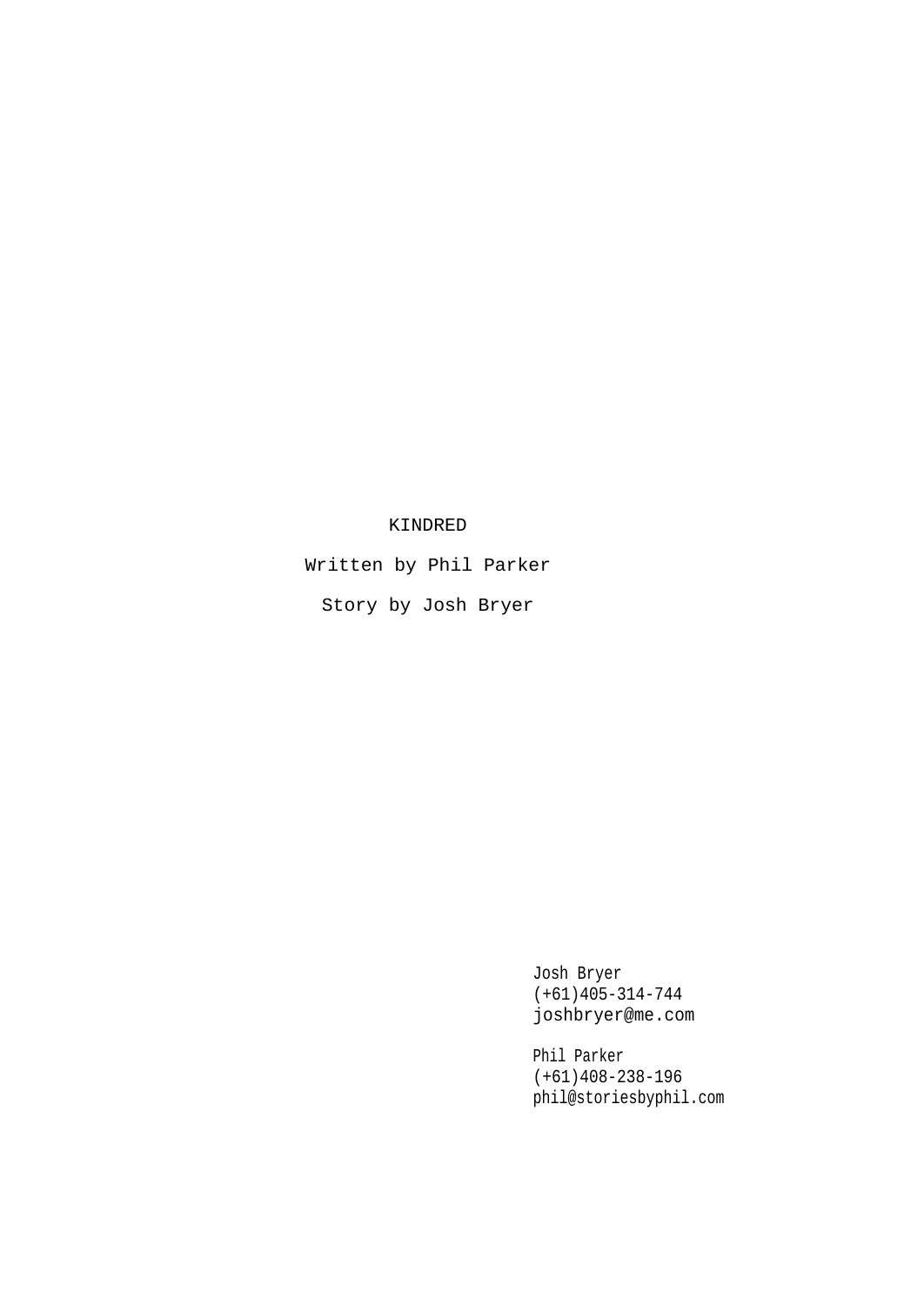### **EXT. SMALL DESERT TOWN - AUSTRALIA - NIGHT**

A decrepit Mazda sedan clunks down a red-dust road past sagging clapboard houses and an abandoned two-story warehouse.

A spooked dog BARKS nearby.

#### **EXT. BEHIND WAREHOUSE - NIGHT**

Beside a large, dead tree sits a spacecraft the size of a two-car garage. Its surface black, almost invisible. Tapered cylindrical body. Oversized pectoral and dorsal wings.

# **SIDE/ ROOF OF WAREHOUSE**

TWO ALIENS climb a fire-escape ladder - SKYE, a 5'4" female; and ESEN, a 6'2" male. Both grey-skinned, slender, with almondshaped heads and black eyes. Both have a sleek weapon belt strapped to their leg. The weapon - a nine-inch silver rod.

They gingerly cross the creaky roof, crouch down and peer over the edge. Below -- the Mazda putters past.

Skye's brow furrows with worry; Esen's with confusion.

NOTE: When they speak, it's via telepathy.

ESEN (V.O.) What are we doing here?

SKYE (V.O.)

Just wait.

# **INT. MAZDA SEDAN - NIGHT**

AYINDE (6) - the driver. A sweet-faced Indigenous boy, his head barely above the dashboard, uses strings tied to bricks to control the pedals. Determined to get somewhere.

On his left cheek, a distinctive birthmark - specks of white on his dark skin, like a slice of the Milky Way.

Suddenly, lights flash; a police siren BLURPS. Ayinde turns, sees a cop van behind him, and shouts --

> AYINDE I can't stop! My sister's sick!

BLURP.

## **INT. POLICE VAN - NIGHT**

The driver, SERGEANT TERRA (25) - shaved head, granite jaw. This is his kingdom, his rules. So fuck off. Beside him,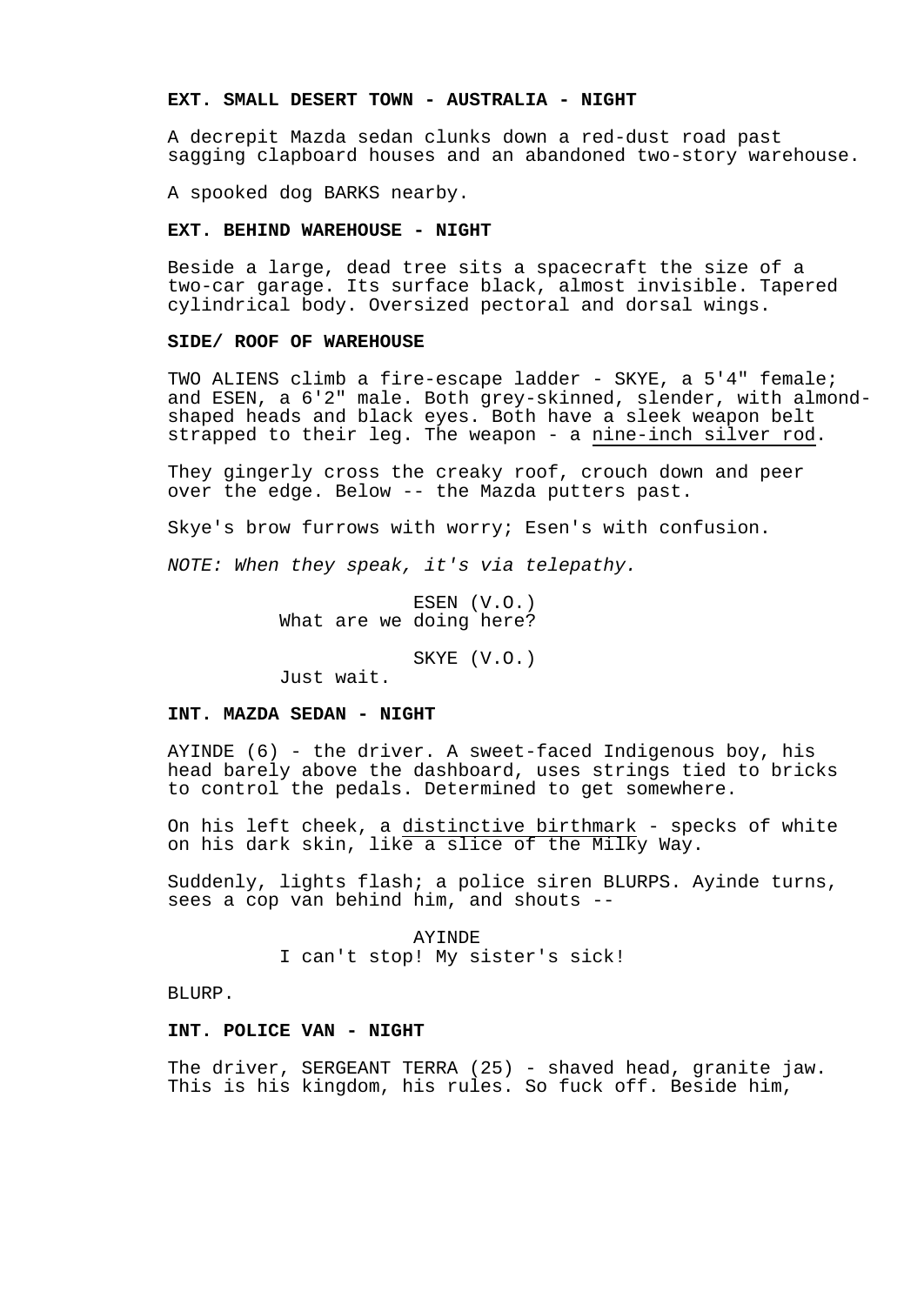CONSTABLE KRUSCH (32) - older, out-ranked and bitter. They see the top of Ayinde's head through the Mazda's rear window.

> CONSTABLE KRUSCH Little bastard's got balls.

SERGEANT TERRA And zero discipline.

Krusch smirks at Terra.

CONSTABLE KRUSCH The army's gunna love you, cuz.

SERGEANT TERRA Call his parents.

A lecherous smile creeps across Krusch's face.

CONSTABLE KRUSCH

Sure.

Terra glances at him. Krusch winks back and dials.

# **EXT. WAREHOUSE ROOF - NIGHT**

An anxious Skye watches the cops approach Ayinde's car, but Esen's lost interest.

> ESEN (V.O.) How is this an "important moment in human history"? This is boring. I want to see dinosaurs.

That rubs Skye the wrong way.

SKYE (V.O.) That little boy grows up blaming himself for what's about to happen next.

Her anger stuns, and worries, Esen.

ESEN (V.O.) Why? What happens next? And why do you care, anyway?

She hesitates.

SKYE He's my father.

Esen's eyes POP wide.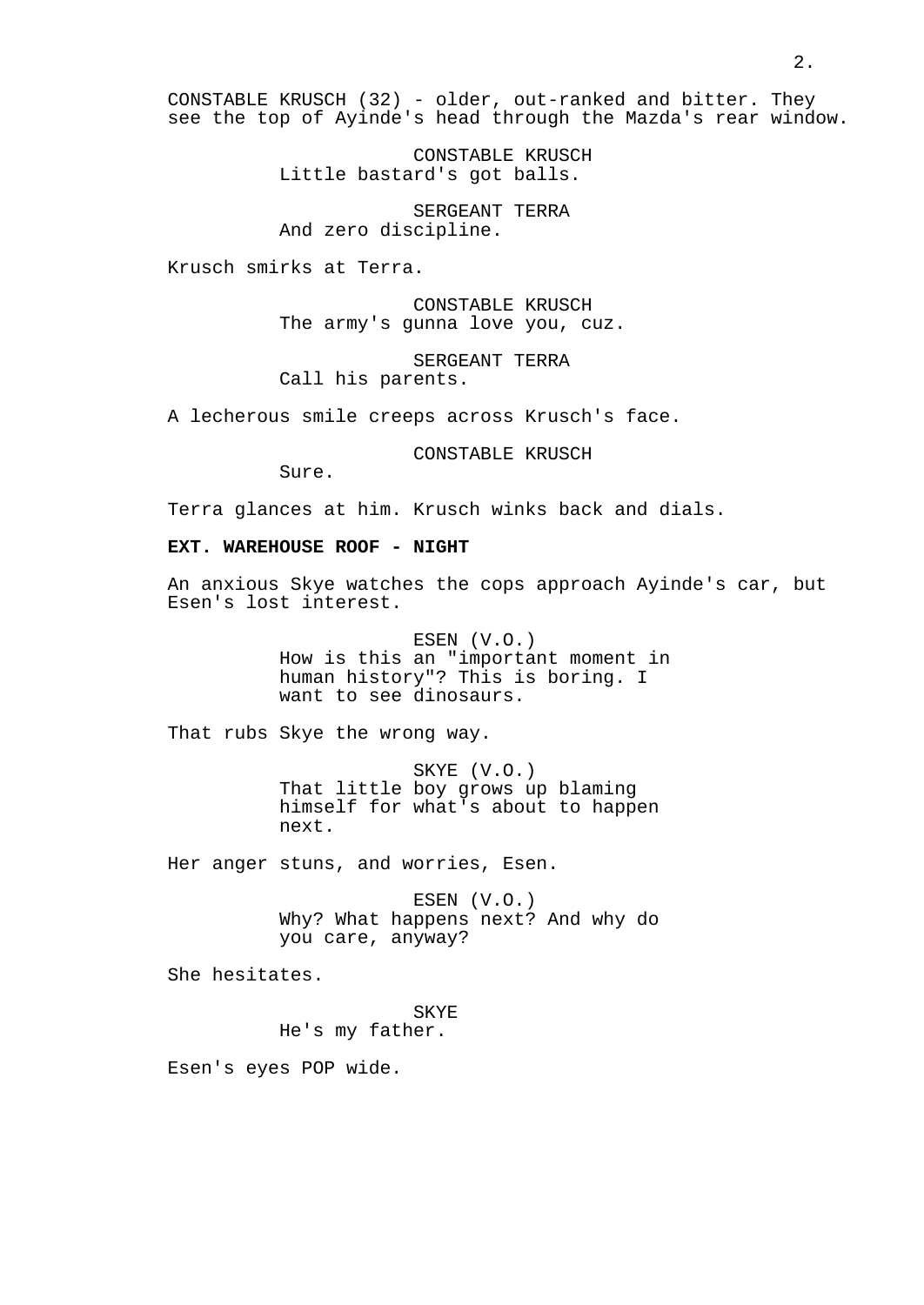## **INT./ EXT. AYINDE'S CAR - NIGHT**

Terra and Krusch approach. Ayinde rolls the window down.

AYINDE Weema's sick. I have to buy medici--

Fear flashes through Ayinde as Terra rips open the door his muscled forearm covered with a tattoo of the Southern Cross - and grabs Ayinde by the neck. Drags him out.

> SERGEANT TERRA How'd you like to end up in juvie?

Ayinde struggles to get free of him and back in the car.

CONSTABLE KRUSCH Where's yur yummy mummy, boy?

FEMALE VOICE (O.S.)

AYINDE!

MALE VOICE (O.S.) Get your bloody hands off him, Terra!

Sprinting up the street towards them is Ayinde's family: DAD (26) - his face stretched with primal concern for his son; MUM  $(22)$  - a desert rose with rage in her eyes; and WEEMA (3) - feverish, pained and holding Mum's hand.

### **EXT. WAREHOUSE ROOF - NIGHT**

Skye, itching to jump down into the street help them, puts \* her hand on her weapon. It GLOWS. Alarmed, Esen grabs her.

> ESEN (V.O.) You can't, you know that.

Skye turns to him, a wash of mixed emotions in her face. Tears in her eyes. It tugs at his heart.

> ESEN (V.O.) Come on. Let's get you out of here before they see us, hey?

But she yanks her arm from his grip. Esen hesitates, torn between empathy and a fear of what she might do.

> ESEN (V.O.) I'll ready the ship, then.

## **EXT. BESIDE AYINDE'S CAR - NIGHT**

Krusch blocks Ayinde's family from getting to the boy.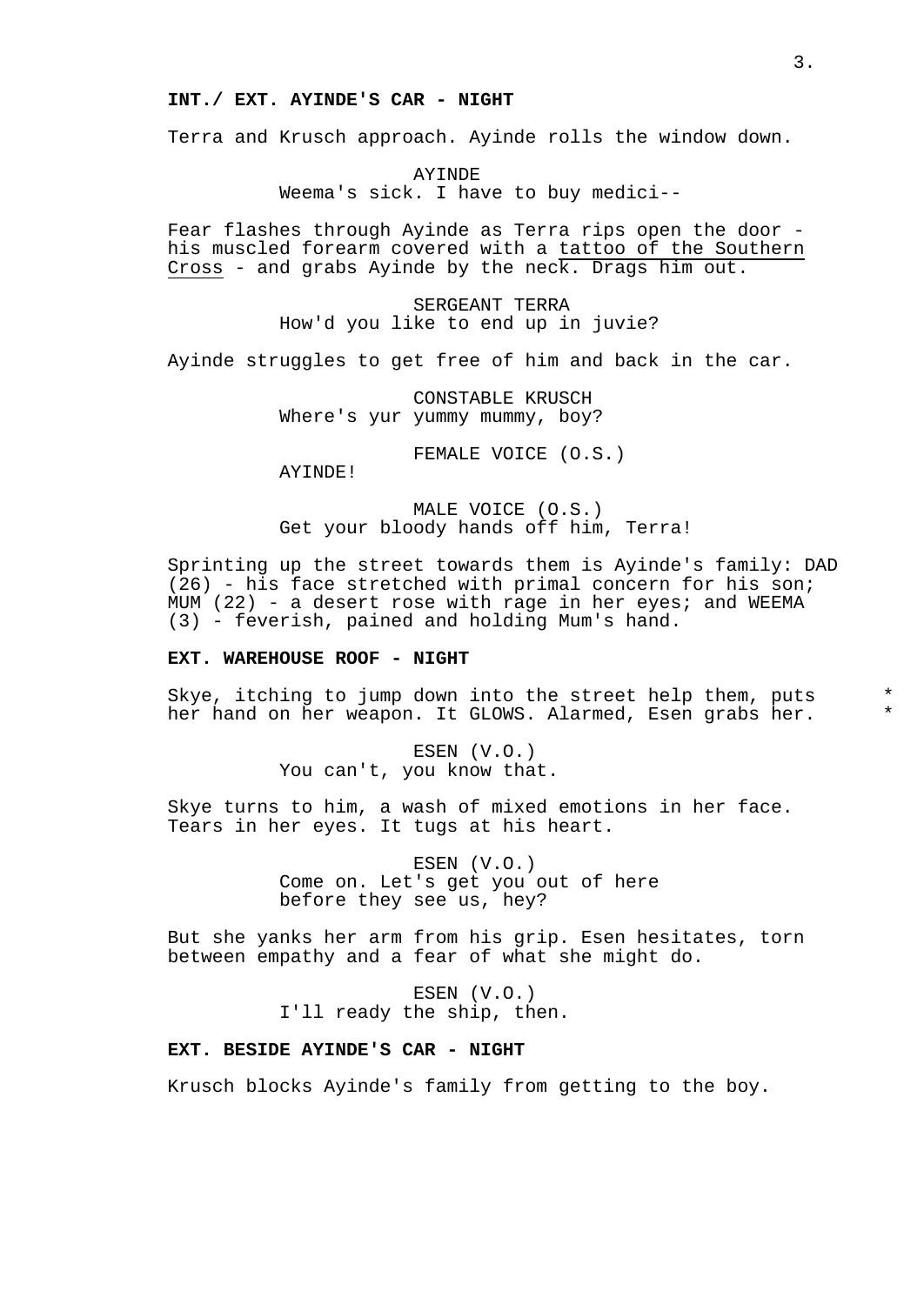AYINDE Mum, I was tryna help Wee.

DAD You ok, Ay? He hurt you? (to cops) You fuckin' pigs. He's just a boy.

Terra steps up to Dad.

SERGEANT TERRA Do you need a lesson in respect? (glances at Ayinde) Or should I give it to him?

Ayinde's bottom lip trembles. Frightened little Weema eases closer to Mum -- while Mum unleashes hell on Krusch.

> MUM Haven't you done enough!

Everyone's stunned by her ferocity. Krusch drills her with a shut-the-fuck-up-if-you-know-what's-good-for-ya stare. But it's too late. Dad glances between her and Krusch.

DAD

What's she talkin' about, Krusch?

On the verge of being exposed, Krusch freezes up. Mum breaks down in sobs, protecting her belly. She looks at Dad --

Dad's face goes slack. The unspoken truth clear. His rage flash-boils  $-$ - and he charges at Krusch.

Krusch steps back and takes out his pistol -- \*

Ayinde, seeing his dad in danger, rushes at Krusch from behind  $-$ \*

grappling him around the knees. Krusch falls. His guns FIRES --

Dad is struck in the head. Dead. Instantly.

Mum SCREAMS and races to his side. But there's no hope. \*

Ayinde sits up. Confused.

### AYINDE

Daddy.

Krusch and Terra look to one another. The former, afraid for himself. The latter, already calculating what to do.